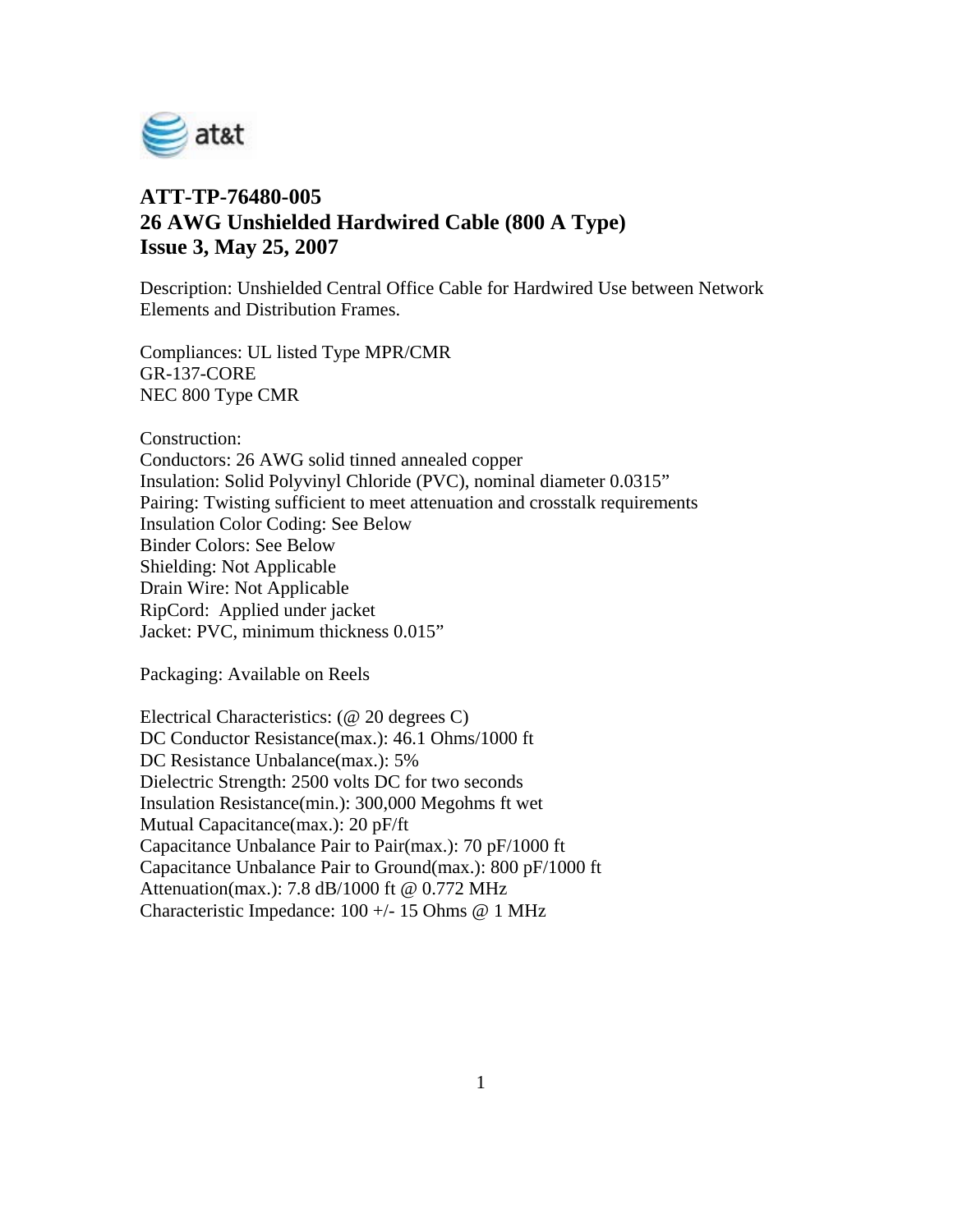Crosstalk(min.): Near End – 42 dB/1000 ft @ 0.772 MHz Operating Temperature(max.): 60 degrees C Operating Voltage(max.): 300 VDC

Insulation Color Coding:

| Pair           | Tip   | $\overline{\mathrm{Ring}}$ |
|----------------|-------|----------------------------|
| $\mathbf{1}$   | WH-BL | <b>BL-WH</b>               |
| $\overline{c}$ | WH-OR | OR-WH                      |
| 3              | WH-GR | GR-WH                      |
| $\overline{4}$ | WH-BR | <b>BR-WH</b>               |
| 5              | WH-SL | SL-WH                      |
| 6              | RD-BL | <b>BL-RD</b>               |
| 7              | RD-OR | OR-RD                      |
| 8              | RD-GR | <b>GR-RD</b>               |
| 9              | RD-BR | <b>BR-RD</b>               |
| 10             | RD-SL | SL-RD                      |
| 11             | BK-BL | <b>BL-BK</b>               |
| 12             | BK-OR | OR-BK                      |
| 13             | BK-GR | <b>GR-BK</b>               |
| 14             | BK-BR | <b>BR-BK</b>               |
| 15             | BK-SL | SL-BK                      |
| 16             | YL-BL | <b>BL-YL</b>               |
| 17             | YL-OR | OR-YL                      |
| 18             | YL-GR | GR-YL                      |
| 19             | YL-BR | <b>BR-YL</b>               |
| 20             | YL-SL | SL-YL                      |
| 21             | VI-BL | BL-VI                      |
| 22             | VI-OR | OR-VI                      |
| 23             | VI-GR | <b>GR-VI</b>               |
| 24             | VI-BR | BR-VI                      |
| 25             | VI-SL | SL-VI                      |